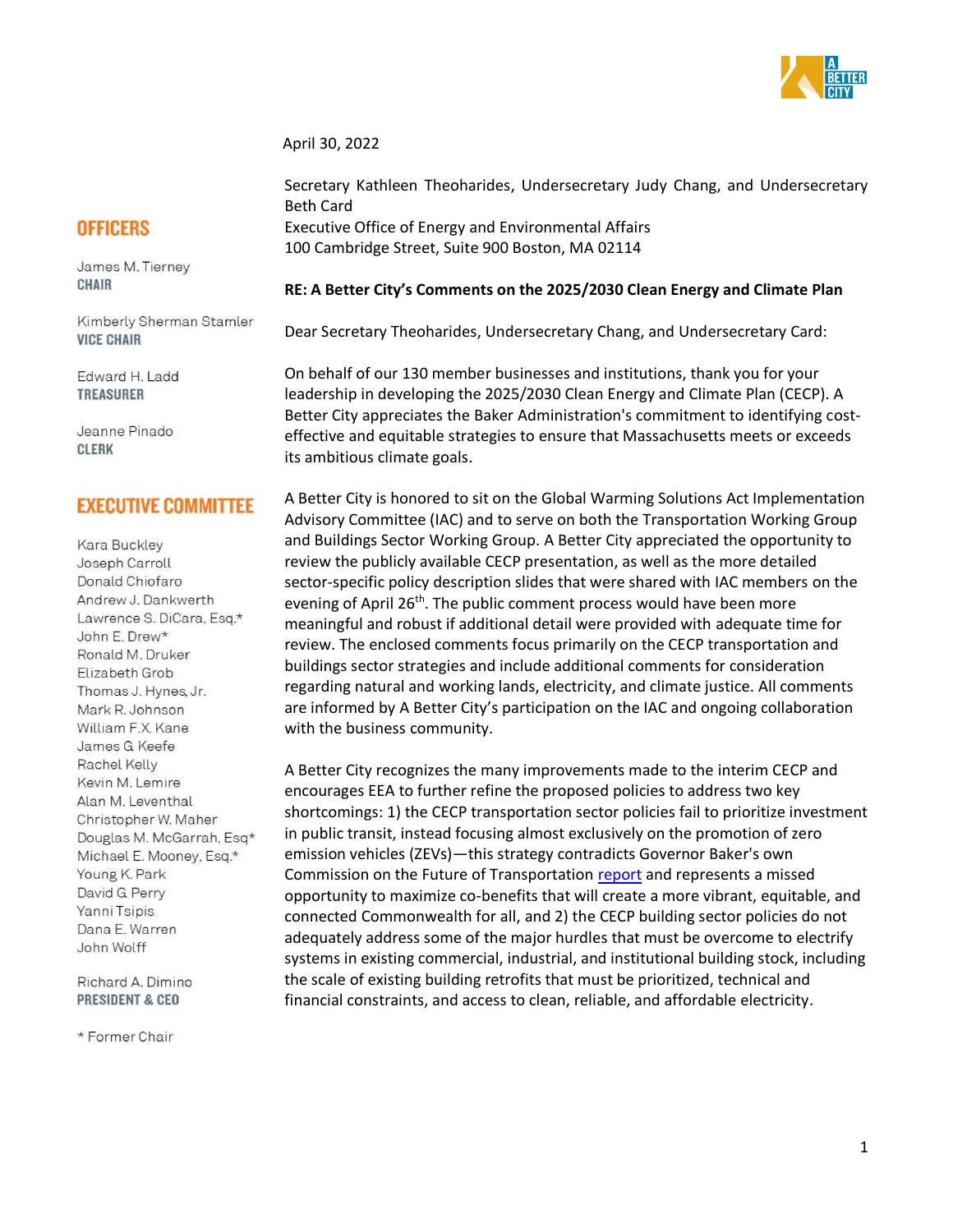

In summary, A Better City offers the following recommendations to strengthen the CECP as the Baker Administration considers final changes before the end of June deadline:

- **Transportation Sector Policies**: A Better City urges EEA to revise the CECP to include a new standalone strategy to modernize, expand, and improve public transit throughout the Commonwealth and to decarbonize passenger train and bus fleets. More specifically, this policy should include commitments to fully fund and expedite the MBTA Bus Modernization Plan; advance Regional Rail as endorsed by the MBTA Fiscal Control and Management Board in November 2019, including electrification of the commuter rail network, frequent all-day service, and accessible stations with high-level platforms; establish a new MBTA low-income fare program to increase ridership; and launch an integrated workforce development program to train existing MBTA/RTA employees and to build the skilled labor force of the future. Beyond prioritizing investment in public transit, the CECP should provide point of sale incentives to support a more comprehensive category of LEVs (not just e-bikes); support Transportation Management Association (TMA)-led transportation demand management (TDM) strategies as well as the development of active transportation infrastructure; advance smart roadway pricing strategies; consider offering incentives for the purchase of select used ZEVs and LEVs for both individual and businesses; support the electrification of commercial and government fleets; and prioritize the build out of fast, adaptable charging infrastructure at MBTA-owned parking lots, including commuter rail lots, in addition to other state and municipal government facilities.
- **Buildings Sector Policies**: To further improve the CECP, A Better City recommends enhancing the proposed buildings sector policies to include: prioritizing deep building weatherization—both passive efficiency and digital technologies, which are currently not addressed in the CECP; continuing the discussion of advancing hybrid heating solutions for unique, hard-to-decarbonize commercial and industrial buildings; including comments made during the update to the Massachusetts Stretch Energy Code and development of the Municipal Opt-In Specialized Stretch Energy Code considering the use of source energy for building performance calculations and an update to the Straw Proposal's data modelling to account for COVID-19 impacts; working with Boston and Cambridge to develop a streamlined state reporting structure that is aligned with existing building energy and emissions reporting mechanisms within municipalities; clarifying how energy scorecards at point of lease/sale are anticipated to work within commercial buildings; and conducting a building electrification sequencing study to understand the optimal timing of building electrification as a key step in a comprehensive and strategic energy transition. A Better City also supports: the development of a climate finance mechanism pilot to support the equitable decarbonization of the built environment; the management of energy price impacts and reduced electricity rates for heating; the development of GHG accounting for biofuels, biogas, and green hydrogen; and the expansion of workforce development, with a recommendation that career training and job placement for residents of historically excluded and environmental justice communities be prioritized.
- **Other Policies:** A Better City has also enclosed comments to improve the Natural and Working Lands (NWL), Electricity, and Climate Justice recommendations of the CECP. Primary points for NWL include: incorporating carbon sequestration data into the Massachusetts Greenhouse Gas Inventory; including targets for reduction of methane emissions from agriculture; tracking tree canopy coverage on public and privately owned lands and partnering with institutional landholders on implementation; engaging construction companies, engineering firms, and developers in scaling up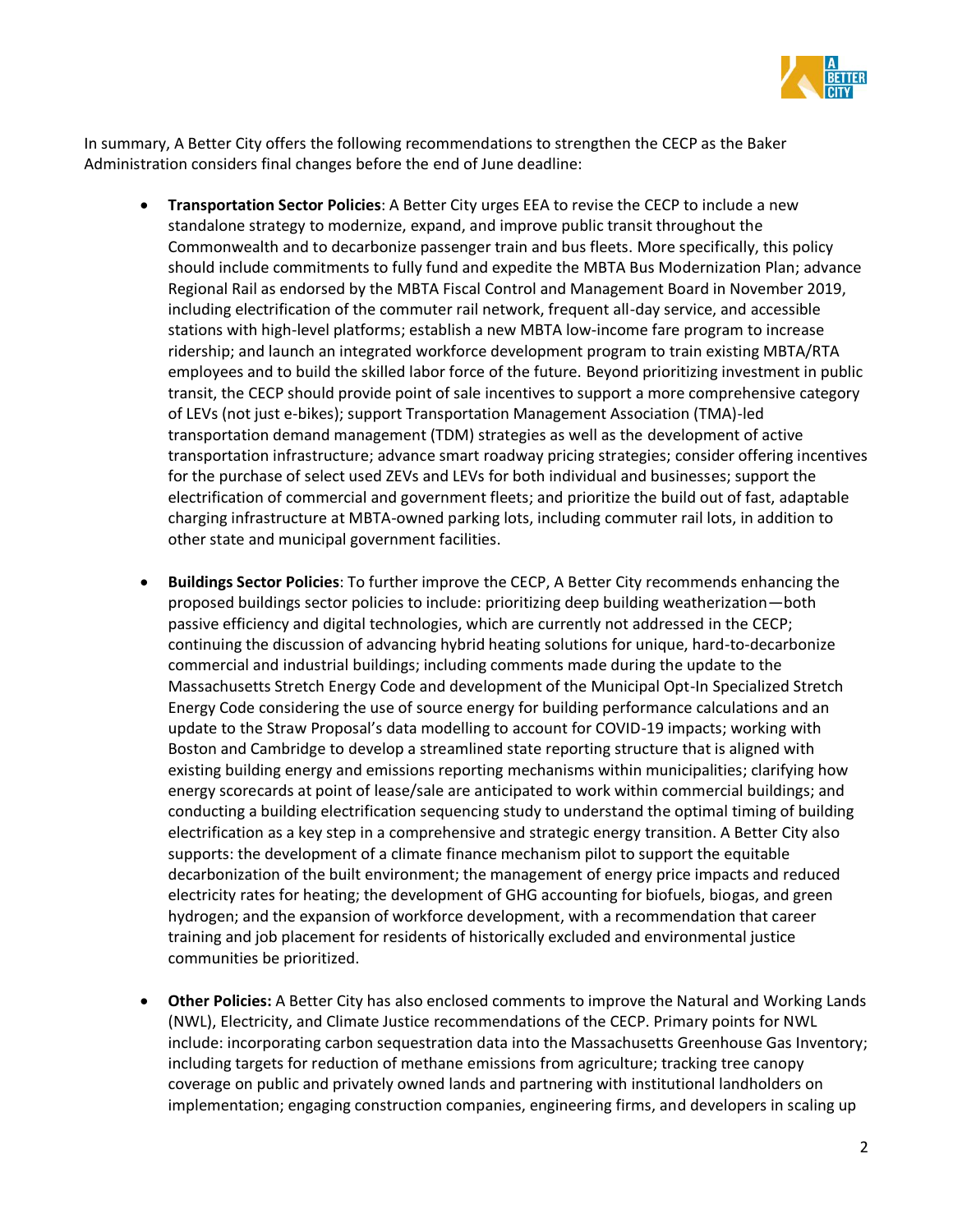

MA Timber; prioritizing environmental justice communities across all NWL strategies; encouraging community and climate resilience co-benefits alongside decarbonization, and; considering the recommendations of A Better City's June 2021 caron offsets report for carbon removal best practices. Primary points for the electricity sector include: initiating a grid decarbonization planning process, including a timeline and strategy for new clean energy procurement, as well as sequencing for grid, transmission, and interconnection capacity upgrades; including grid resiliency through the expansion of district-based microgrids, storage, and peak demand management, and; including financial subsidies to transition to a decarbonized future, with a carve out for lower income and environmental justice communities. Finally, primary recommendations for enhanced CECP climate justice include: considering the cross-sector recommendations from the IAC Climate Justice Working Group as well as including sector-specific commitments to climate justice in the CECP; establishing a Massachusetts Climate Bank to help leverage public-private partnerships, regional initiatives, and multi-year climate solutions to help equitably fund the critical infrastructure needed to achieve our statutory climate commitments, and; establishing the state-level Environmental Justice Council, as statutorily mandated by the Climate Act of 2021.

The Commonwealth must take bold action now to achieve our climate goals and to create the clean economy of the future, and the business community remains ready and committed to helping achieve these goals. Thank you again for your leadership, and for your time and consideration.

Sincerely,

Rechar Ammino

Richard A. Dimino President and CEO

Enclosures: 5

cc:

Jamey Tesler, Secretary and CEO, Massachusetts Department of Transportation Steve Poftak, General Manager, MBTA Patrick Woodcock, Commissioner, Department of Energy Resources Michelle Wu, Mayor, City of Boston Jascha Franklin-Hodge, Chief of Streets, City of Boston Rev. Chief Mariama White-Hammond, Chief of Environment, Energy, & Open Space, City of Boston Alison Brizius, Commissioner of Environment Department, City of Boston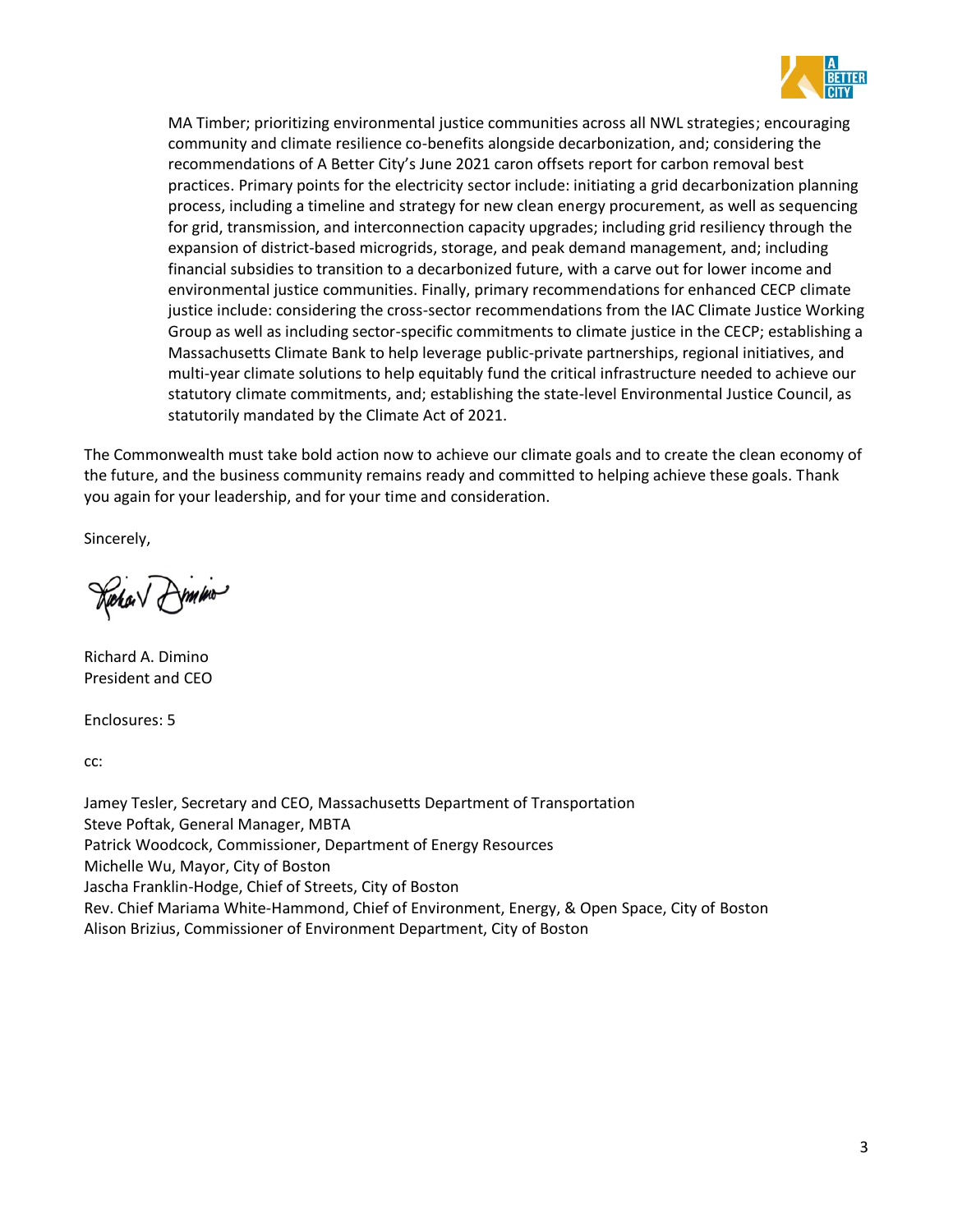

# **ATTACHMENT A: DETAILED COMMENTS ON PROPOSED TRANSPORTATION SECTOR POLICIES**

### **Summary**

Overall, the CECP transportation sector policies fail to prioritize investment in public transit, instead focusing almost exclusively on the promotion of zero emission vehicles (ZEVs). This short-sighted, one-dimensional focus on ZEVs contradicts Governor Baker's own Commission on the Future of Transportation report, which stated that "high-frequency, high-capacity public transit is the most efficient and sustainable way to move large numbers of people as they go about their daily lives. This is true today and will be true in 2040." The current approach does not adequately encourage near-term vehicle miles traveled (VMT) reduction to reduce crippling roadway congestion and represents a missed opportunity to maximize co-benefits that will create a more vibrant, equitable, and connected Commonwealth for all.

While we recognize and appreciate the inclusion of the MBTA Communities & Housing Choice Program and commitment to fully implement the MBTA Bus Modernization Plan, the CECP's ZEV-focused approach still falls short. A Better City urges the EEA to revise the CECP to include a new standalone strategy to modernize, expand, and improve public transit throughout the Commonwealth and to rapidly decarbonize train and bus fleets, including the MBTA's commuter rail and bus systems and Regional Transit Authority (RTA) fleets. More specifically, this policy should include commitments to fully fund and expedite the MBTA Bus Modernization Plan; advance Regional Rail as endorsed by the MBTA Fiscal Control and Management Board in November 2019, including electrification of the commuter rail network, frequent all-day service, and accessible stations with high-level platforms; establish a new MBTA low-income fare program to increase ridership; and launch an integrated workforce development program to train existing MBTA/RTA employees and to build the skilled labor force of the future.

Beyond prioritizing investment in public transit, the CECP should provide point of sale incentives to support a more comprehensive category of LEVs (not just e-bikes); support Transportation Management Association (TMA)-led transportation demand management (TDM) strategies as well as the development of active transportation infrastructure; advance smart roadway pricing strategies; consider offering incentives for the purchase of select used ZEVs and LEVs for both individual and businesses; support the electrification of commercial and government fleets; and prioritize the build out of fast, adaptable charging infrastructure at MBTA-owned parking lots, including commuter rail lots, in addition to other state and municipal government facilities.

# **New Policy: Modernize, Expand, and Improve Public Transit Operations Throughout the Commonwealth and Decarbonize Trains and Bus Fleets**

- A Better City urges the Commonwealth to set a clear goal for modernizing, expanding, and improving public transit—this should be a standalone strategy and the objective should also be woven into the other existing strategies, as appropriate.
- The final CECP should declare that additional resources for the MBTA are necessary in the short and long-term. The CECP presentation classifies the goal to "fully fund the MBTA Bus Modernization Program" as an ongoing effort. Unfortunately, in the current 5-year capital investment plan of the MBTA, which addresses years FY23-FY27, the MBTA will not be able to achieve this CECP goal, at least in the short-term. The effort to modernize the bus fleet and maintenance facilities is estimated to cost \$4.5 billion over the next 15 years. There is some progress in the next five years and \$450 million planned for bus facility modernization, with most of this amount going to build one new bus maintenance facility in North Quincy. This amount is not sufficient funding to keep pace of delivering a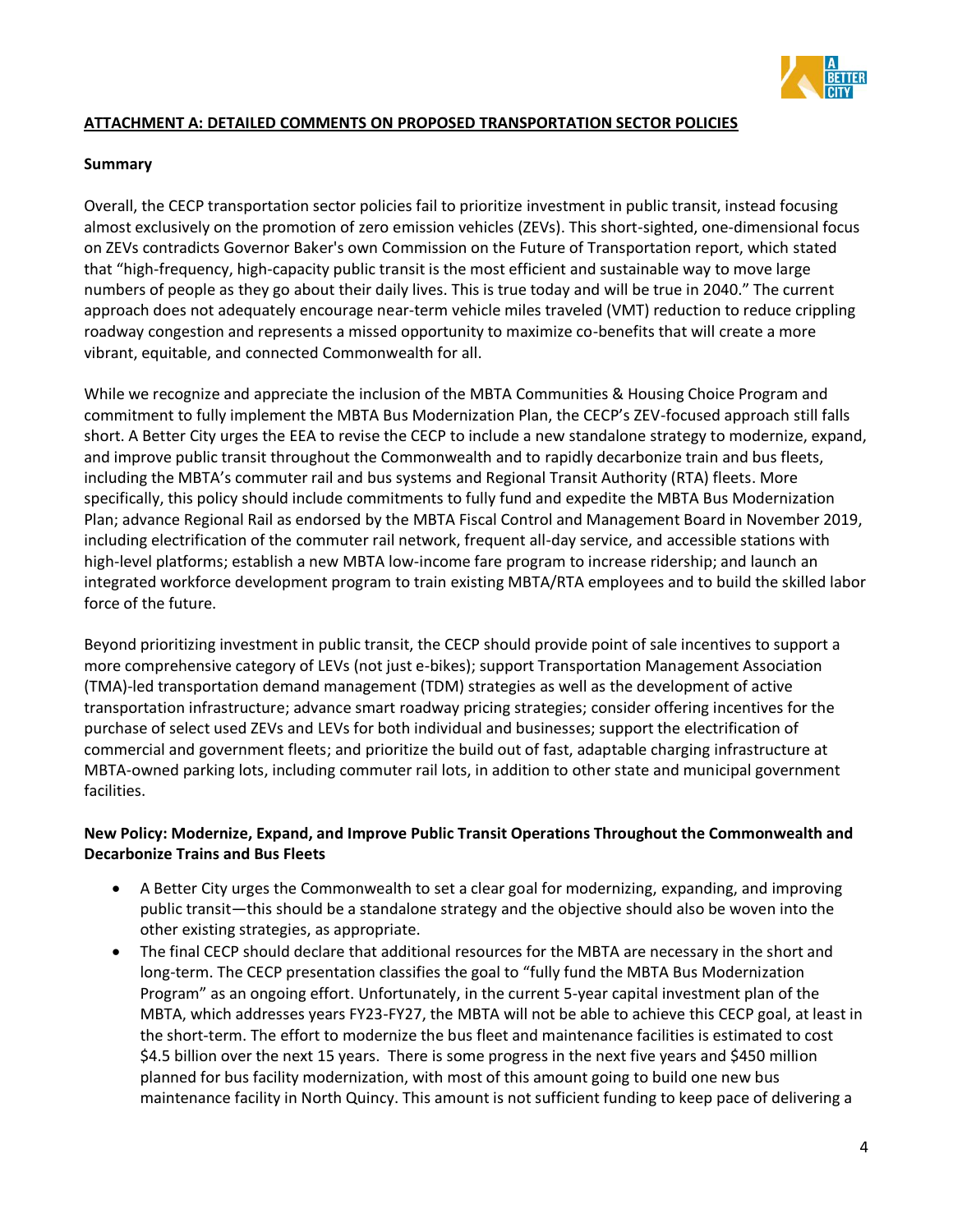

new bus maintenance facility every two - three years. By way of example, the MBTA's second new bus maintenance facility is to be built at Arborway in Boston's Jamaica Plan neighborhood. Although the MBTA says it will construct this new facility by 2007, its latest investment plan provides zero funds for the construction of it.

- The CECP should include the critical foundational investments to needed for the MBTA to advance [Regional Rail](https://cdn.mbta.com/sites/default/files/2019-10/2019-10-18-rail-vision-advisory-committee-meeting-presetnation-accessible.pdf) as endorsed by the Fiscal Control and Management Board (FMCB) in November 2019, including electrification of the commuter rail network, frequent all-day service, and accessible stations with high-level platforms. Full transformation of this mode could result an 150% increase in daily commuter rail boardings (+122,400 new transit trips), thus fewer vehicle hours and miles traveled and reduced congestion, reduced GHG emissions, and positive benefits to environmental justice communities in terms of accessibility, mobility, and environmental quality. Delaying transition to a fully electric commuter rail system, including procurement of EMUS, will prevent the Commonwealth from achieving its statewide decarbonization goals, but this investment plan is essentially ignored in the current MBTA capital plans. See A Better City's recent report, *[Keeping the MBTA on Track: Review of](https://nam10.safelinks.protection.outlook.com/?url=https%3A%2F%2Fwww.massincpolling.com%2Fthe-topline%2Fpoll-massachusetts-voters-support-new-transportation-investment-taxing-million-dollar-earners&data=05%7C01%7Ckdineen%40abettercity.org%7Ce6fc0874577540a802bb08da26a63adf%7Cdcca40908abf49669bd98fc41101bf19%7C0%7C0%7C637864793032829578%7CUnknown%7CTWFpbGZsb3d8eyJWIjoiMC4wLjAwMDAiLCJQIjoiV2luMzIiLCJBTiI6Ik1haWwiLCJXVCI6Mn0%3D%7C3000%7C%7C%7C&sdata=pcG%2Fbsw0pqlikcYwNMMG9hiEMP0P8RTHDHgj4YFKaR8%3D&reserved=0)  [Prior Commitments](https://nam10.safelinks.protection.outlook.com/?url=https%3A%2F%2Fwww.massincpolling.com%2Fthe-topline%2Fpoll-massachusetts-voters-support-new-transportation-investment-taxing-million-dollar-earners&data=05%7C01%7Ckdineen%40abettercity.org%7Ce6fc0874577540a802bb08da26a63adf%7Cdcca40908abf49669bd98fc41101bf19%7C0%7C0%7C637864793032829578%7CUnknown%7CTWFpbGZsb3d8eyJWIjoiMC4wLjAwMDAiLCJQIjoiV2luMzIiLCJBTiI6Ik1haWwiLCJXVCI6Mn0%3D%7C3000%7C%7C%7C&sdata=pcG%2Fbsw0pqlikcYwNMMG9hiEMP0P8RTHDHgj4YFKaR8%3D&reserved=0)*, which provides status updates on key FMCB initiatives and offers recommendations for making continued progress toward implementing some of the FMCB's most consequential commitments.
- The CECP should include the establishment of and MTBA low-income fare program to encourage ridership, support low-income communities, and encourage equitable economic growth. A lowincome fare policy enjoys [broad public support across the state.](https://nam10.safelinks.protection.outlook.com/?url=https%3A%2F%2Fwww.massincpolling.com%2Fthe-topline%2Fpoll-massachusetts-voters-support-new-transportation-investment-taxing-million-dollar-earners&data=05%7C01%7Ckdineen%40abettercity.org%7Ce6fc0874577540a802bb08da26a63adf%7Cdcca40908abf49669bd98fc41101bf19%7C0%7C0%7C637864793032829578%7CUnknown%7CTWFpbGZsb3d8eyJWIjoiMC4wLjAwMDAiLCJQIjoiV2luMzIiLCJBTiI6Ik1haWwiLCJXVCI6Mn0%3D%7C3000%7C%7C%7C&sdata=pcG%2Fbsw0pqlikcYwNMMG9hiEMP0P8RTHDHgj4YFKaR8%3D&reserved=0)
- Especially considering current operations and maintenance staffing shortages, the CECP should stablish an integrated workforce development program to train existing MBTA/RTA employees and to build the skilled labor force of the future.

# **T1: Promote Alternatives to Personal Vehicles**

- **Clarifying support for the MBTA Bus Modernization Plan:** As discussed in more detail above, investment in the modernization, expansion, improvement, and decarbonization of the Commonwealth's transit infrastructure should be the foundation of the State's transportation climate policies. Prioritizing mode-shift to a decarbonized transit system will also help the Commonwealth achieve some of its equity and climate justice objectives by providing environmental justice communities with clean, reliable, affordability transit service. Nonetheless, the inclusion of the MBTA Communities & Housing Choice Program and MBTA Bus Modernization Plan are important initiatives that the CECP should clarify and expand upon.
	- $\circ$  A Better City recommends clarifying the specifics of the MBTA bus modernization plan, especially the timeline for transitioning to all Battery Electric Busses (BEBs) and exploiting opportunities to expedite that timeline. In addition to full funding for the MBTA's Bus Modernization Plan, A Better City suggest that the CECP provide new regulatory and financial incentives for the MBTA and RTAs, including: (a) reducing, if not eliminating, peak-load and peak-demand utility charges to public transit agencies for power used to fuel battery electric buses (BEB) vehicles and fleets; (b) taking necessary steps to immediately provide for off-peak utility pricing to public transit agencies for power used to fuel BEB vehicles and fleets; (c) requiring that all new public transit bus maintenance facilities be designed and constructed with all electrical substation and conduits to enable direct current fast charging (DCFC) access for each BEB vehicle to be housed at any such new facility; (d) providing immediate and substantial direct financial incentives to the MBTA and RTAs to encourage purchase of BEB vehicles and fleets and install complimentary DCFC infrastructure as needed. See A Better City's August 2019 report *[New MBTA Bus Maintenance Facilities & Evolving Battery Electric Bus Technology, Case](https://www.abettercity.org/assets/images/New%20MBTA%20Bus%20Maintenance%20Facilities%20&%20Evolving%20Battery%20Electric%20Bus%20Technology%20-%20Final%20Report%20August%202019.pdf)*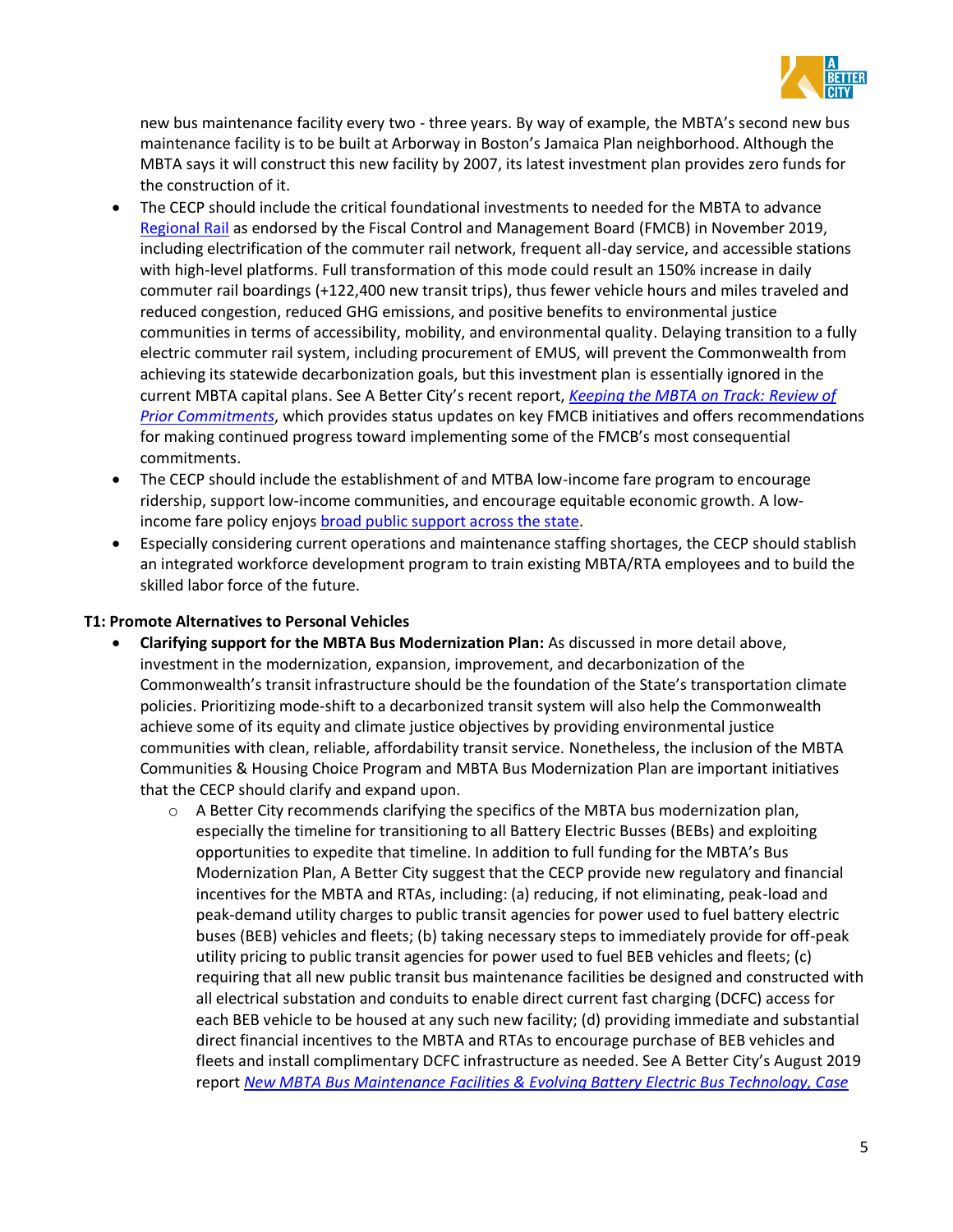

*[Study: Albany Street Garage](https://www.abettercity.org/assets/images/New%20MBTA%20Bus%20Maintenance%20Facilities%20&%20Evolving%20Battery%20Electric%20Bus%20Technology%20-%20Final%20Report%20August%202019.pdf)* for additional context and recommendations.

- **Enhancing incentives:** Incentives for Light Electric Vehicles (LEVs), including e-bikes, e-cargo delivery bikes, e-cargo family bikes, and e-mopeds, should be an important part of the CECP's strategy to encourage mode-shift from single occupancy vehicles. Additionally, enabling legislation may be needed to clarify the definition and classification of e-bikes and additional study may be needed to fully quantify the potential impact of investment in this sector.
	- o **A Better City recommends expanding the incentive program to include a more comprehensive category of LEVs (not just e-bikes); providing incentives at the point of sale instead of rebates; advancing legislation to clarify the definition and classification of e-bikes; and performing a comprehensive LEV survey to understand the current and potential impact of these vehicles on GHG and VMT reduction targets.**
- **Enhancing employer-focused efforts and complete/shared streets programs:** Employer-led efforts to encourage alternatives to single occupancy commutes should be a key component of the CECP, but these efforts should not be limited to the encouragement of remote or hybrid work policies, which are only applicable to certain sectors and may have widespread impacts on the economic vibrancy of our downtowns. Transportation Management Associations (TMA) are well-positioned to lead transportation demand management (TDM) strategies as well as the development of active transportation infrastructure.
	- o **A Better City recommends reinstituting state funding for Transportation Management Associations (TMAs), which are uniquely positioned to advance employer-led efforts to coordinate the use of private shuttles and ferries to complement public transit and to encourage commuter transit use and active transportation.**
- **Advancing smart roadway pricing strategies:** Massachusetts must move toward roadway pricing as a stable source of transportation revenue to maintain and create modern and safe transportation infrastructure, while encouraging mode-shift. Pricing strategies should be rooted in robust stakeholder engagement and provide exemptions and/or rebates for low-income families. Additionally, revenue investments should prioritize transit enhancements that service environmental justice communities and transit-dependent communities.
	- o **A Better City urges the Commonwealth to develop and implement a smart roadway pricing/toll equity strategy to more accurately price the use of roads and bridges through smarter roadway pricing/tolling to create a regionally equitable road pricing network, raise new revenue for public transit, reduce GHG emissions, and improve air quality, especially for environmental justice population.**

# **T2: Implement Vehicle Emission Standards**

- **Implementing California vehicle emission standards:** A Better City appreciates the Commonwealth's leadership in pursuing the implementation of California vehicle emission standards, which have the potential to transform market for market for clean vehicles.
	- o **A Better City supports the implementation of the California Advanced Clean Cars II Standard and California Advanced Clean Trucks rule.**

# **T3: Improve Electric Vehicle Incentives**

• **Enhancing MOR-EV and MOR-EV Truck:** A Better City appreciates the commitment to improve EV incentives to be more equitable and cost-effective by providing incentives at the point of sale for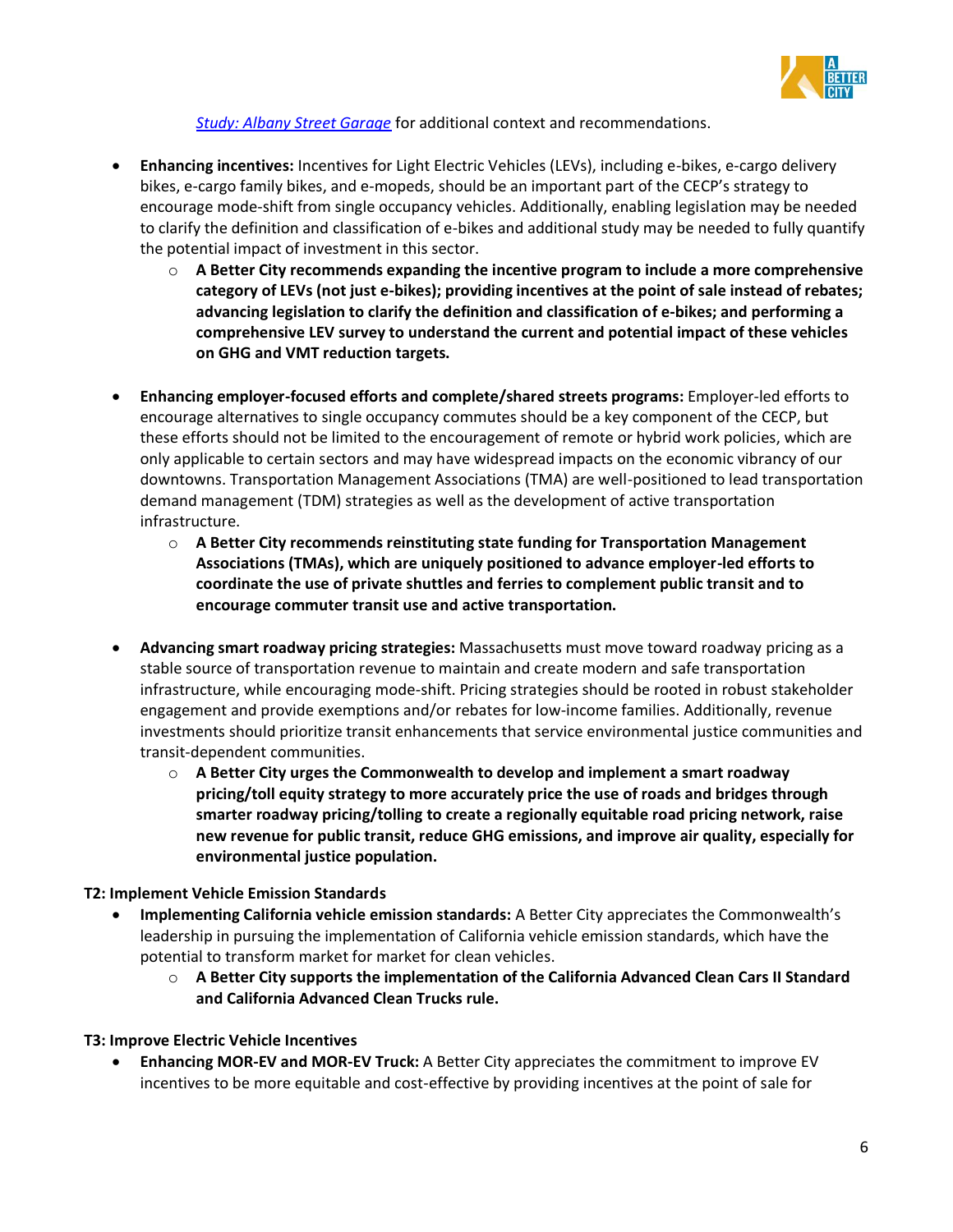

individual and commercial purchases alike. Additionally, as referenced above, A Better City recognizes the state's effort to extend point of sale incentives to e-bikes.

o **To further enhance these programs, A Better City recommends considering the needs of lowincome, not just moderate-coming consumers, and assessing the feasibility of offering incentives for select used ZEVs and LEVs for both individual and businesses.** 

# **T4: Electrify Markets with Critical Health and Equity Implications**

- **Including commercial and government fleets, as well as transit:** A Better City recognizes the importance of electrifying school busses, vehicles for hire, and delivery trucks. However, if the objective it to electrify markets with critical health and equity implications, then the primary focus should be on the electrification of transit, including the MBTA's commuter rail and bus system, as well as RTA fleets across the Commonwealth. Additionally, electrification efforts should also support business and government fleets.
	- o **A Better City again encourages the Commonwealth to prioritize the decarbonization of MBTA and RTA transit systems. Additionally, A Better City suggests providing additional incentives and pilots to expedite both government and commercial fleet conversion across the commercial, industrial, and institutional sectors. Delivery sector opportunities should also include strategies to encourage the use of LEV delivery vehicles like e-bikes and e-trikes.**

# **T5: Build Charging Infrastructure and Encourage Smart Charging**

- **Expanding charging infrastructure:** A Better City appreciates the intent of the proposed actions to build out the charging infrastructure needed to facilitate a widespread transition to ZEVs, including the opportunity to leverage federal funding, building codes, and climate finance strategies. Charging infrastructure should be designed to accommodate multiple forms of electric vehicles, including smallerscale Light Electric Vehicles (LEVs), including e-bikes, e-cargo delivery bikes, e-cargo family bikes, and emopeds, rather than favor a single form-factor.
	- o **A Better City recommends prioritizing the build out of fast, adaptable charging infrastructure at MBTA-owned parking lots, including commuter rail lots, in addition to other state and municipal government facilities. Additionally, A Better City suggests further exploring opportunities for public private partnerships to deploy charging infrastructure more rapidly. Infrastructure should be designed to accommodate both EVs and LEVs and prioritize equitable access to charging infrastructure, including in environmental justice communities.**

# **T6: Support Outreach and Education**

- **Enhancing outreach and education:** A Better City supports the intent of the proposed policies to expand fleet advisory services and broader outreach and education efforts. Robust engagement will be needed to facilitate larger fleet conversions and individual LEV and ZEV purchases alike, and the CECP should focus on supporting the needs of low-income and environmental justice communities. Additionally, outreach and education efforts should include TDM and TMA-led strategies to reduce single occupancy vehicle trips and to encourage the use of transit and active transportation.
	- o **A Better City recommends enhancing outreach and education efforts to catalyze rapid commercial fleet conversion and to prioritize the needs of low-income and environmental justice communities. Additionally, A Better City suggests expanding outreach and education efforts to include TDM and TMA-led strategies to reduce single occupancy vehicle trips and to encourage the use of transit and active transportation.**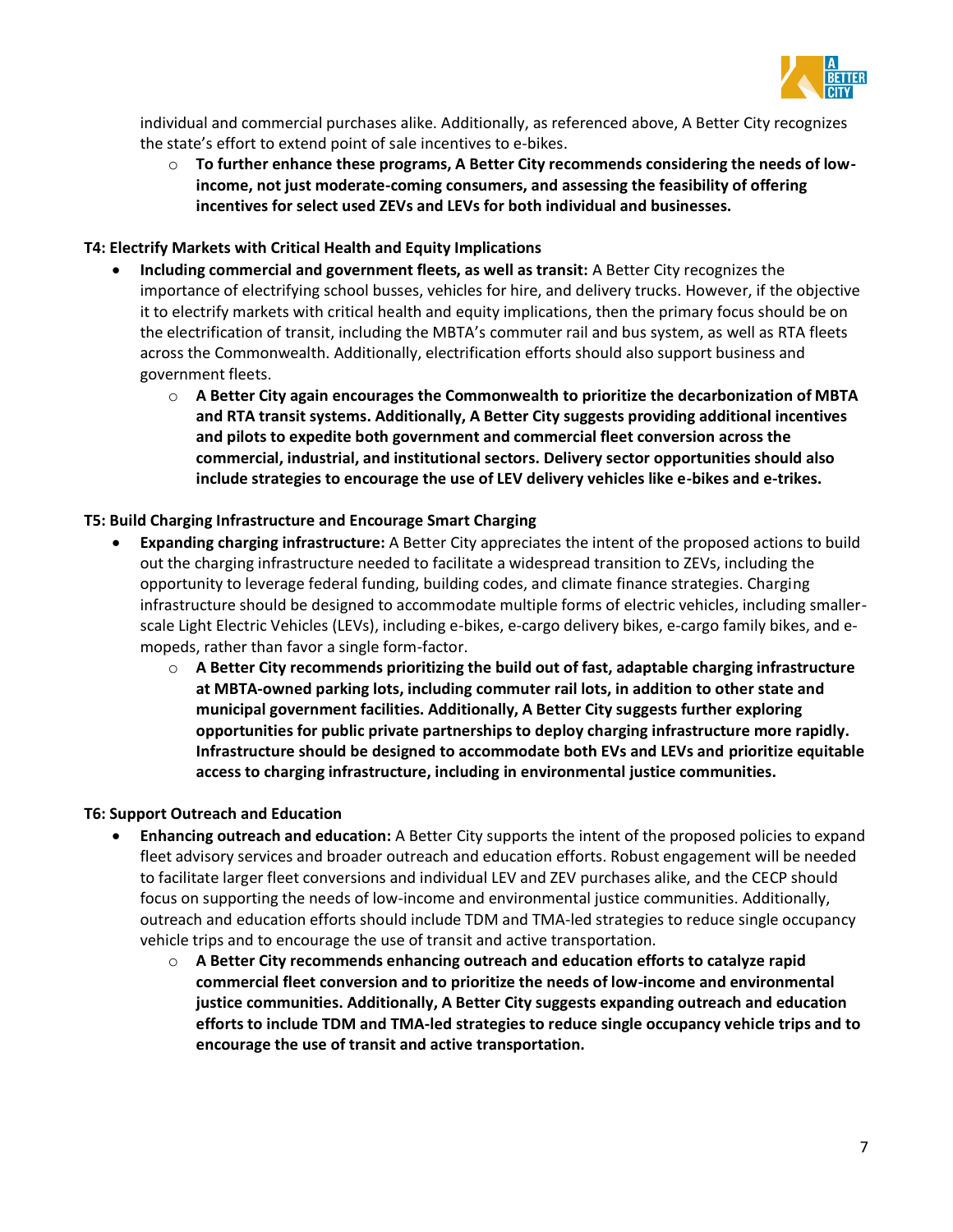

# **ATTACHMENT B: DETAILED COMMENTS ON PROPOSED BUILDINGS SECTOR POLICIES**

### **Summary**

A Better City's comments on the buildings sectors policies are specifically relevant to commercial, industrial, and institutional buildings, although in many cases, can be applied to residential buildings as well.

The CECP strategies for reducing building emissions by 2025 and 2030 have been enhanced to include some of A Better City's recommendations from the interim CECP in March 2021 including: developing a climate finance mechanism; expanding workforce development opportunities; planning for electric distribution upgrades; managing energy price impacts including specialized electricity rates especially for low-income consumers; evaluating alternative natural gas options including biofuels, biogas and green hydrogen; and expanding the definition of electric space heating to include hybrid heating solutions.

To further improve the CECP, A Better City recommends enhancing the proposed policies to include: prioritizing deep building weatherization—both passive efficiency and digital technologies, neither of which are currently addressed; advancing hybrid heating solutions for hard to decarbonize buildings; including comments made during the update to the Massachusetts Stretch Energy Code and development of the Municipal Opt-In Specialized Stretch Energy Code; working with Boston and Cambridge to develop a streamlined state reporting structure that is aligned with existing reporting at the municipal level; clarifying how energy scorecards at point of lease/sale are anticipated to work within commercial buildings; and conducting a building electrification sequencing study to understand the optimal timing of building electrification as a key step in a comprehensive energy transition. A Better City also supports: the development of a climate finance mechanism pilot; the management of energy price impacts and reduced electricity rates for heating; the development of GHG accounting for biofuels, biogas, and green hydrogen; and the expansion of workforce development with a recommendation that career training and job placement for residents of historically excluded and environmental justice communities be prioritized.

#### **New Policy: Enable Deep Weatherization**

- We are concerned that deep weatherization, also referred to as deep energy retrofits, is not featured prominently in the CECP, as it will be the most important transformation within the buildings sector to ensure electrification is successful and climate goals are met. Traditionally, we think of deep weatherization as passive efficiency measures that include upgrades to the building envelope (walls, windows, roofs, and floors), as well as improvements to the performance of HVAC systems and lighting. These practices reduce the amount of energy demand within buildings, but the return on investment (ROI) is often more than 15 years, well beyond the ROI currently required by most commercial building owners. What is not discussed in the CECP is the role of digital technologies to complement deep weatherization. Digital technologies, like Building Automation Systems, provide greater flexibility in building operations by developing setpoints and optimizing for energy efficiency by space and occupancy at different times of the day. Recent studies have found ROIs for such digital technologies averaging 8 years.
- A Better City recommends that deep weatherization be prioritized within the CECP and include both passive efficiency and digital technologies like building automation systems, so these complementary approaches ensure the greatest energy efficiencies in the operation of our buildings.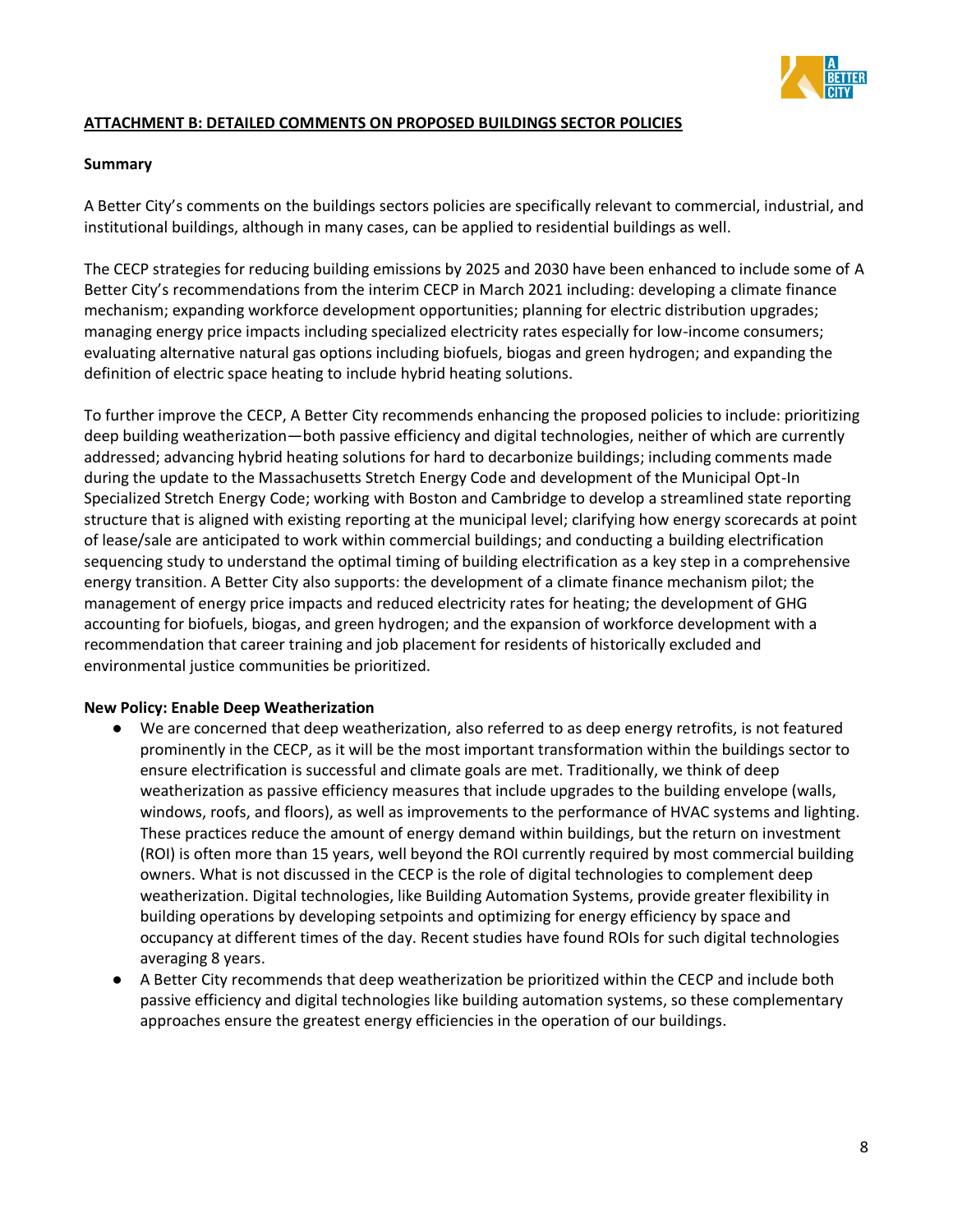

### **B1: Clean Heat Cap**

- **Advancing hybrid heating solutions for hard to decarbonize buildings:** A Better City is eagerly awaiting the outcomes of the Clean Heat Commission recommendations that will include residential and commercial sublimits for 2025 and 2030. We were grateful that the buildings sector key targets and metrics for 2030 have expanded the definition of electric space heating to include hybrid heating solutions that allow back-up fossil fuel systems. This is especially important for the limited commercial and industrial market segments (e.g., healthcare, manufacturing) that can still benefit from emissions reductions associated with Combined Heat and Power's (CHP) energy and non-energy benefits in the near term, while alternative technologies and fuels that can meet their unique needs are developed and scaled up.
	- **A Better City supports the allowance of hybrid heating solutions that allow back-up fossil fuel systems for hard to decarbonize buildings.**

### **B2: Performance Benchmarks & Standards**

- **Considering improvements to the Stretch Energy Code and Municipal Opt-In Specialized Stretch Energy Code:** A Better City provided substantive comments to the Straw Proposal drafted to update the Massachusetts Stretch Energy Code and to develop the Municipal Opt-In Specialized Stretch Energy Code. We encouraged consideration of the following recommendations to: 1) address grid reliability, capacity, resiliency, and affordability (addressed in electricity sector below); 2) consider using source energy for building performance calculations; 3) share and consider updates to the Straw Proposal's data modelling to account for COVID-19 impacts; 4) fill the Board of Building Regulations and Standards' Commercial & Industrial expert seat vacancy; 5) prioritize equitable workforce development opportunities; and 6) reassess requirements in light of supply chain constraints.
	- **Please see th[e enclosed comments](https://www.abettercity.org/assets/images/FINAL%20A%20Better%20City%20Comments%20on%20DOER%20Straw%20Proposal%2003.18.2022.pdf) from A Better City.**
- **Developing a streamlined state reporting structure:** A Better City supports the development of a state reporting structure to gather building performance data on large buildings. Most of A Better City's member buildings in Boston report to the Building Emissions Reduction and Disclosure Ordinance (BERDO 2.0). We have worked closely with the City of Boston to ensure the updated Ordinance is workable for all parties involved.
	- **A Better City recommends working closely with the City of Boston and City of Cambridge in the development of the reporting structure so that it aligns with the BERDO and BEUDO reporting structures to alleviate the need for "double" reporting for those building owners with portfolios across municipalities.**
- **Clarifying energy scorecards at point of lease/sale:** A Better City would like to understand how the program for energy scorecards at point of lease/sale is anticipated to work within commercial buildings. Commercial buildings work with tenants at the beginning of a lease to develop a tenant-specific contract that often lasts 10-15 years. To begin to discuss the tenant/owner split incentive in commercial buildings, A Better City published a report on [Green Leasing](https://www.abettercity.org/docs/abc-rpt%20green%20leasing%2012%2014.pdf) in 2014 as an effective strategy for energy efficiency.
	- **A Better City recommends clarifying how the energy scorecard would work within commercial buildings.**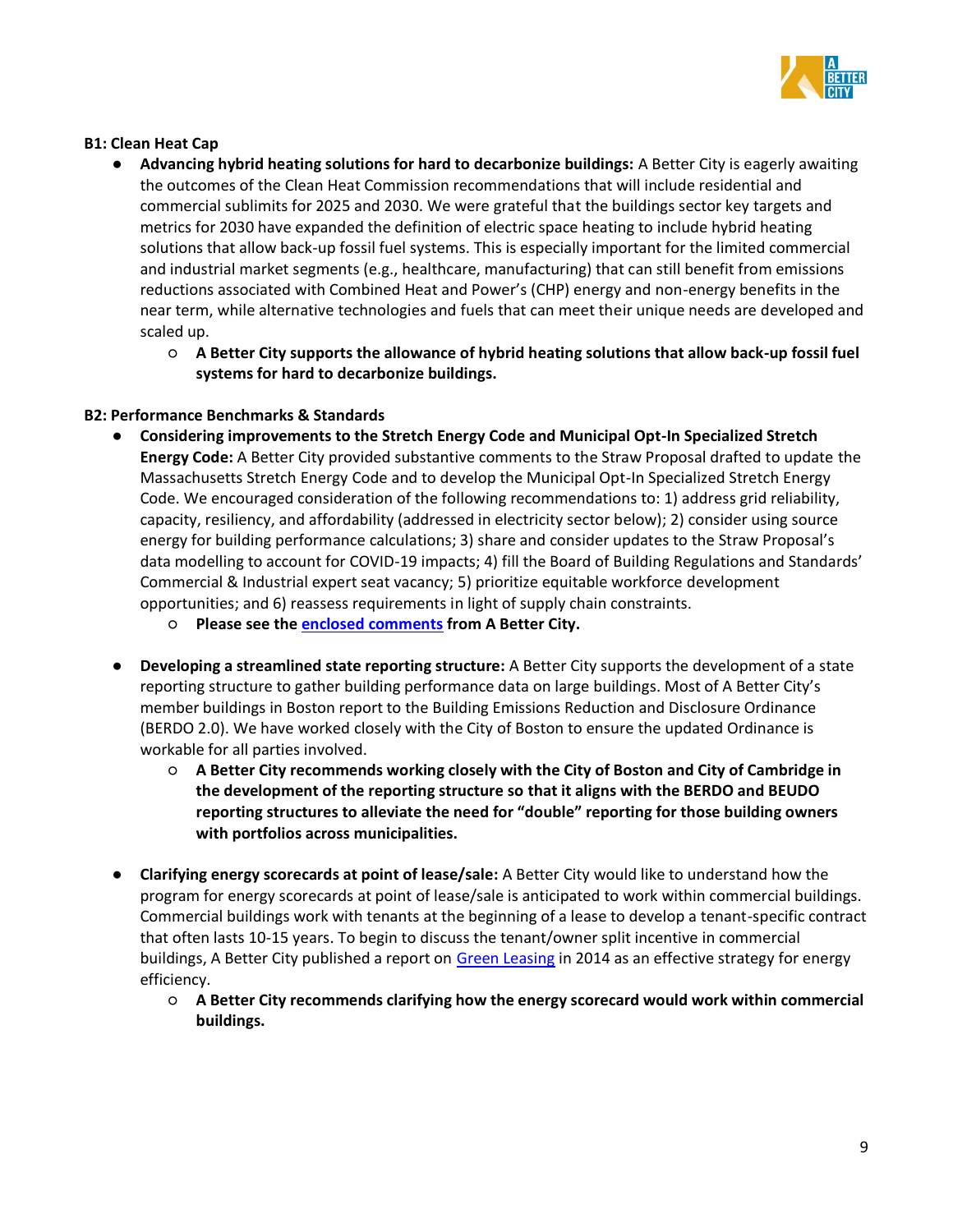

# **B3: Delivering Results at Scale**

- **Conducting a building electrification sequencing study:** A Better City supports the development of a comprehensive energy transition approach and suggests this start with a study to understand the phasing of large existing buildings electrification and whether our grid can support this kind of transformation. A recent report on powering New York City's buildings with electricity[,](https://www.urbangreencouncil.org/sites/default/files/2021.12.07_grid_ready.pdf) *[Grid Ready:](https://www.urbangreencouncil.org/sites/default/files/2021.12.07_grid_ready.pdf)  [Powering NYC's All-Electric Buildings](https://www.urbangreencouncil.org/sites/default/files/2021.12.07_grid_ready.pdf)*, looks at exactly this question of electrification sequencing. The report provides an excellent model to understand the sequencing of the electrification of our economy, as it investigates how power is delivered to NYC, how building electrification will increase electricity demand, and therefore, how electrification can be sequenced to ensure the increasing demand is safely and strategically managed. Included with the report is a *[Grid Ready Mapping Tool](https://maps.urbangreencouncil.org/?_ga=2.67318737.1511244983.1651075777-1765595152.1649097492)* that shows the capacity for electrification by network area with the current grid and allows forecasting to plan infrastructure updates for the future. By adopting a similar approach, the Commonwealth could understand the current capacity of the ISO-NE electricity grid by load zone, model the increased demand from the electrification of the building, transportation, and other sectors, and then be able to effectively sequence this transition safely and cost-effectively over time. We see this as a key part of a comprehensive energy transition.
	- **A Better City recommends the 2030 CECP include a study of the current capacity of the ISO-NE electricity grid by load zone, detailing the anticipated increased demand on these zones with the electrification of the building and transportation sectors of the economy, and the recommended sequencing of the state's electrification process considering the increase in electricity capacity and transmission that will be required.**
- **Establishing a climate finance mechanism pilot:** Scaling up building sector decarbonization will require a comprehensive funding and financing strategy to support deep weatherization, equitable workforce development, renewable energy generation and accessibility, and clean heating, cooling, and ventilation. As this kind of building upgrade happens infrequently, a dedicated funding source beyond Mass Save incentives should be established to advance this work.
	- **A Better City supports the development of a climate finance mechanism pilot, which could be explored through the creation of a Massachusetts Climate Bank, as also referenced in the natural and working lands and climate justice recommendations included below.**
- **Expanding workforce development:** Career training and job placement for residents of historically excluded and environmental justice communities should be elevated through existing and developing programs at vocational schools, community colleges, technical institutes, high schools, and within a municipality's equitable workforce development programs.
	- **A Better City supports workforce development expansion to meet the growing needs of deep building weatherization, the installation of heat pump technologies, and the increasingly digital operation of buildings to ensure maximum efficiency (as discussed under the deep weatherization section above).**

# **B4: Infrastructure Planning & Utility Oversight**

• **Managing energy price impacts and specialized electricity rates:** Ensuring the cost of transitioning to a decarbonized economy is managed equitably across fuels and populations is essential to all ratepayers, including residential and commercial customers alike. As stated in more detail in our Climate Justice comments below, we support the development of a funding mechanism like a Massachusetts Climate Bank to help leverage public-private partnerships, regional initiatives, and multi-year climate solutions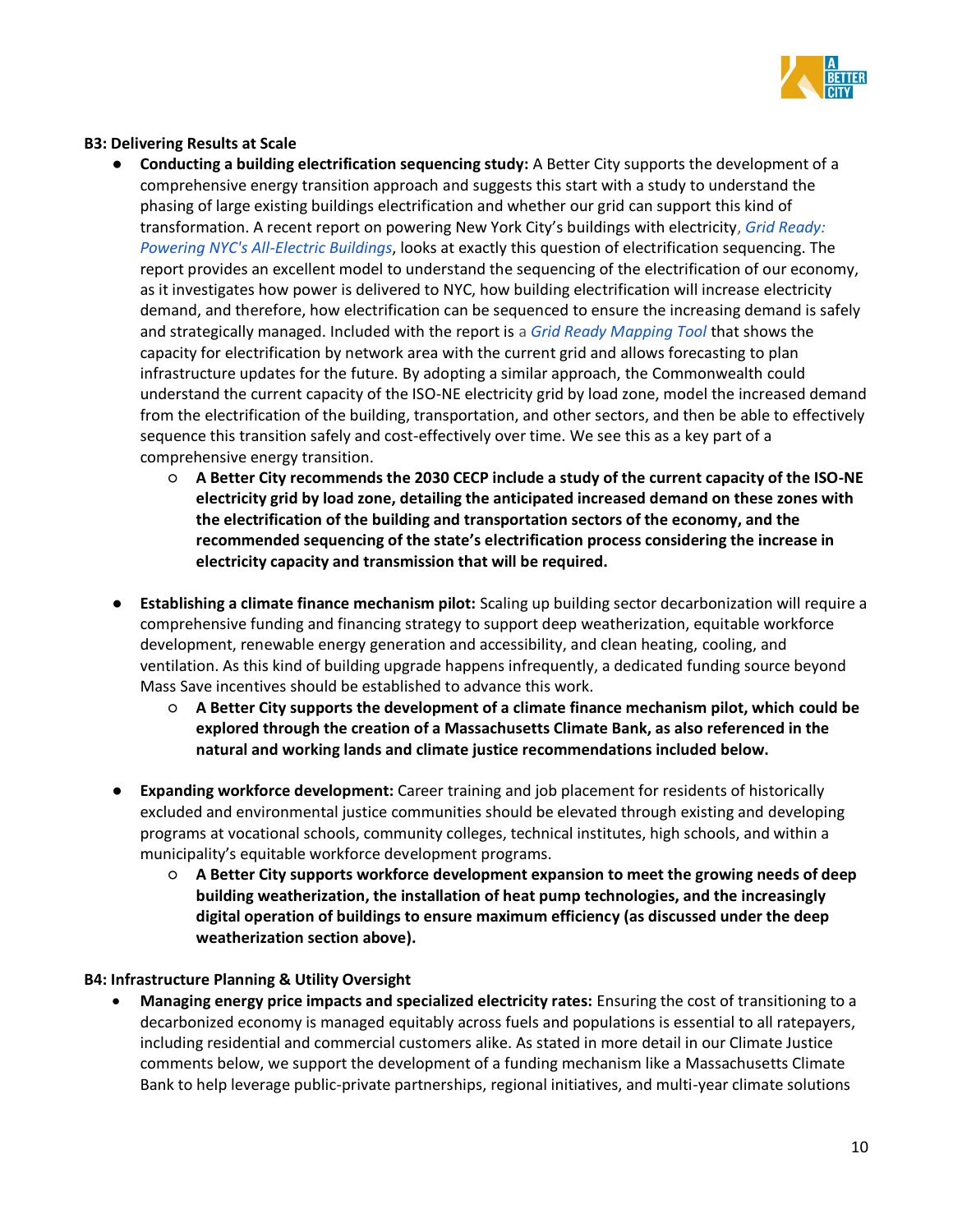

to uplift all communities but to prioritize solutions in environmental justice, low-income, and historically disinvested communities.

- o **A Better City supports the management of energy price impacts and the development and implementation of reduced electricity rates for heating, especially for low-income consumers.**
- **Developing GHG accounting:** For large commercial and institutional building types that operate 24/7, require extensive emergency backups, and/or are more difficult and expensive to electrify, it is important to understand how low-and-zero carbon fuels can support building decarbonization. It is also important to understand the optimal application for these low-and-zero carbon fuels within these hard to decarbonize buildings.
	- o **A Better City supports the development of GHG accounting for biofuels, biogas, and green hydrogen.**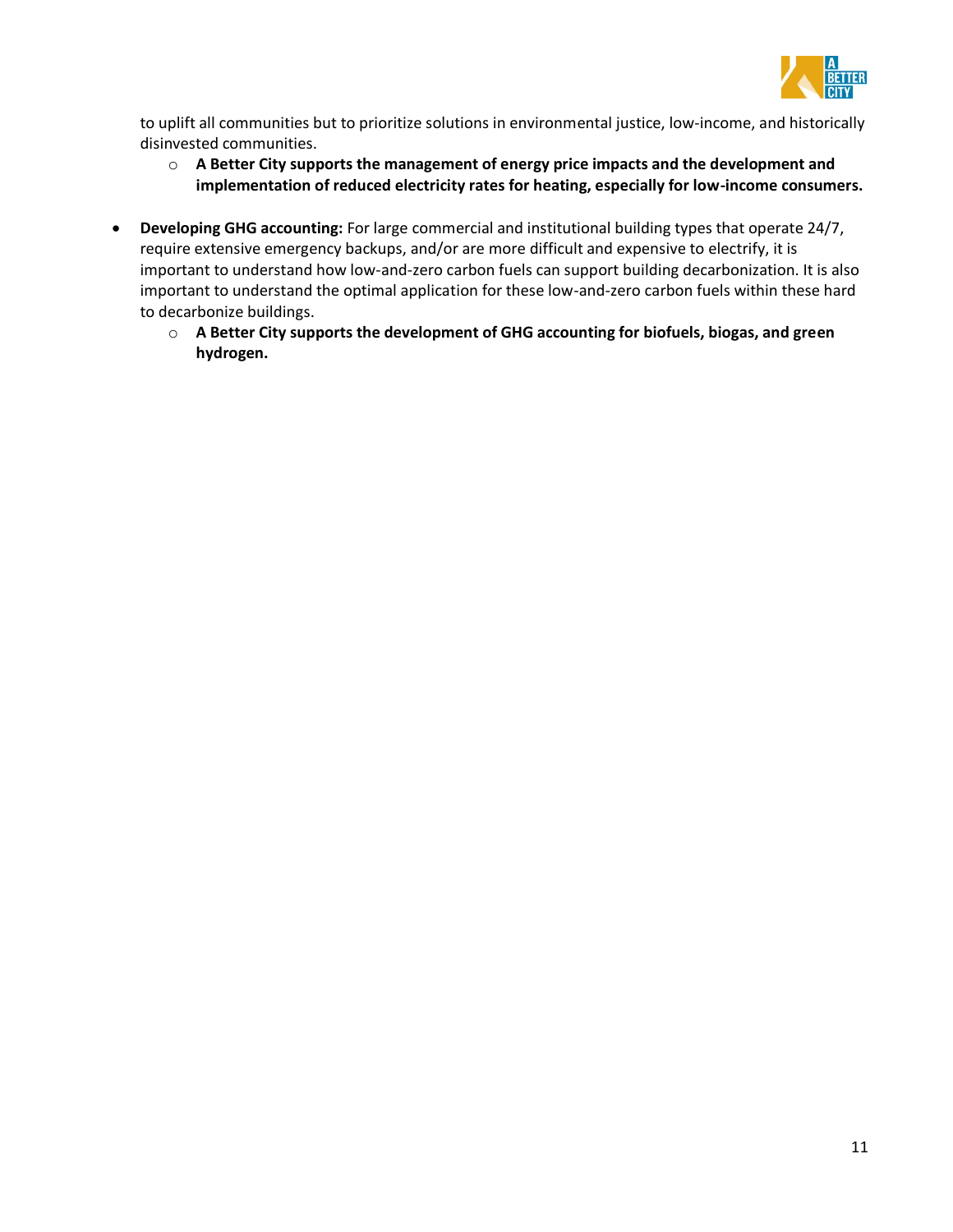

# **ATTACHMENT C: COMMENTS ON PROPOSED NATURAL & WORKING LANDS POLICIES**

### **Summary**

A Better City's comments and recommendations for the Natural and Working Lands (NWL) sector's policies, sublimits, and key targets and metrics focus on the inclusion of carbon sequestration data in the Massachusetts Greenhouse Gas Inventory, tracking tree canopy coverage data, incorporating methane emissions, ensuring climate and community resilience co-benefits, prioritizing environmental justice and historically disinvested communities in our nature-based solutions, scaling up suppliers and distributors of durable wood in the construction and building industry, and clarifying and defining best practices for carbon removals and carbon sequestration accounting.

# **L1: Protect Natural & Working Lands/Keep Natural & Working Lands As Natural & Working Lands**

- **Including carbon sequestration data in the Massachusetts Greenhouse Gas Inventory**: A Better City supports the intent to protect and expand NWL for community benefit, ecosystem benefits, carbon sequestration, and carbon storage opportunities. As detailed below, we recommend the inclusion of carbon sequestration data in the Massachusetts Greenhouse Gas Inventory (MA GHG Inventory) to support the protection of existing NWL, and to help prevent land conversion. We also support the watershed-scale conservation of existing NWL, as this will help to encourage regional climate resilient solutions and benefits that operate across jurisdictional boundaries in Massachusetts.
	- **A Better City recommends incorporating carbon sequestration and carbon removals data into the Massachusetts Greenhouse Gas Inventory (MA GHG Inventory).**

# **L2: Manage Natural & Working Lands**

- **Tracking tree canopy coverage data**: A Better City supports and appreciates the commitments to expanding new tree canopy coverage in 2025 and 2030 and commitments to climate-smart forestry, but we are concerned that there is no intent to track carbon sequestration or carbon removals associated with baseline tree canopy and/or expanded tree canopy in NWL over time. In addition, we are curious how the NWL sector targets and metrics for tree canopy expansion will relate to privately owned land, particularly institutional land. Given the large amount of tree canopy found on higher education and other institutional land in Boston, for example (and the lack of data that Boston's 20-Year Urban Forest Plan has on tree canopy located on privately owned land), it would be helpful to find solutions that partner with large institutional private landowners across the state.
	- **A Better City recommends that the 2030 CECP track tree canopy coverage data over time on both public and privately owned land and include carbon removal and carbon sequestration data as inputs into the Massachusetts Greenhouse Gas Inventory (MA GHG Inventory), as mentioned above. In establishing baseline and ongoing data for tree canopy coverage, we recommend partnering with private institutional landholders on data collection, implementation, and ongoing financing required for tree canopy expansion.**
- **Incorporating methane emissions**: While we support the 2030 CECP's focus on heathy soil management best practices for achieving peak carbon sequestration potential on NWL, we are concerned at the lack of consideration or strategy for reducing methane emissions from agriculture. Given the higher global warming potential of methane vs. carbon, and the recent [report](https://www.noaa.gov/news-release/increase-in-atmospheric-methane-set-another-record-during-2021) from the National Oceanographic and Atmospheric Administration showing that atmospheric methane levels in 2021 were the highest on record, we suggest that the 2030 CECP also consider including methane emissions in tracking progress in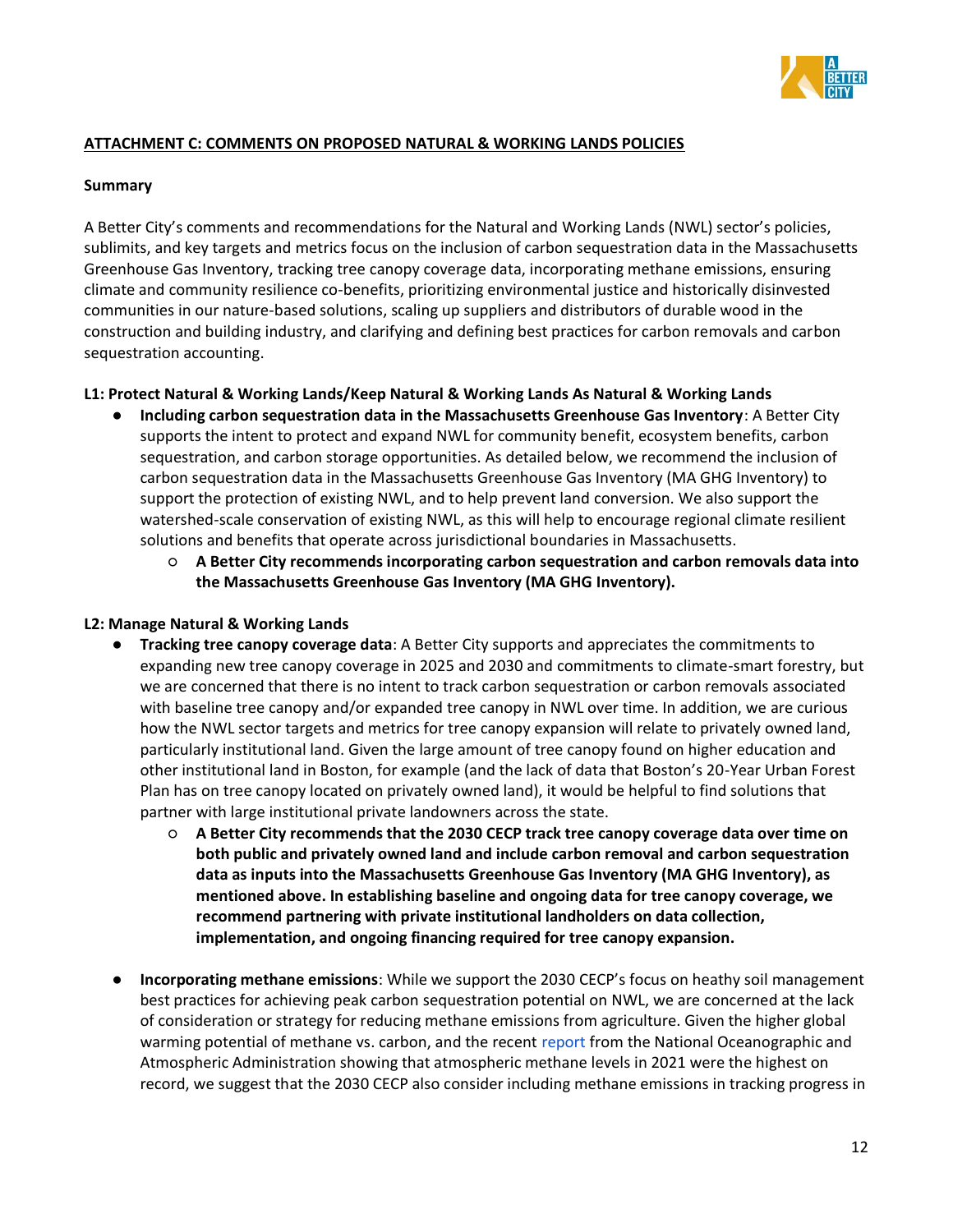

the NWL sector, and/or incorporating agricultural methane emissions data through carbon dioxide equivalent metrics in the MA GHG Inventory.

- **A Better City recommends including methane emissions reduction targets and priorities within the natural and working lands sector of the CECP as they relate to agricultural emissions.**
- **Ensuring climate and community resilience co-benefits**: Beyond the CECP's focus on climate-smart forestry practices that benefit decarbonization and resilience, A Better City recommends prioritizing nature-based solutions that enhance community and climate-resilience co-benefits whenever possible across the strategies of the NWL sector. Given the opportunity for nature-based solutions to provide cobenefits that can help to address extreme heat, extreme precipitation and storm damage, coastal and inland flooding, sea level rise, storm surge, and other severe climate impacts, we believe that ensuring co-benefits across community and climate resilience in this sector will be vital to achieving our climate goals and protecting our communities in as cost-effective a manner as possible. While we appreciate the reference to the Municipal Vulnerability Preparedness program in strategy L3 to increase carbon sequestration and lessen heat islands, and the mention of climate resilience co-benefits in climate smart forestry in strategy L2, we recommend expanding the prioritization of community and climate resilience initiatives across all CECP strategies in the NWL sector.
	- **A Better City supports the CECP including the consideration of community and climate resilience co-benefits in climate-smart forestry, and we recommend prioritizing such cobenefits in environmental justice and historically disinvested communities in particular, across all strategies in the NWL sector. We also recommend encouraging regional community and climate resilience co-benefits to ensure nature-based solutions that work across jurisdictional boundaries and benefit multiple communities.**

### **L3: Restore Natural & Working Lands**

- **Prioritizing environmental justice and historically disinvested communities in our nature-based solutions:** We appreciate the commitments included to add at least 5,000 new acres of tree cover by 2025 and at least 16,100 acres of new tree cover by 2030, and the intent to increase tree planting funding for the Greening Gateway Cities Program. Beyond the Greening Gateway Cities Program, we also believe that it will be vitally important to prioritize retaining and expanding tree canopy in environmental justice populations that have disproportionately high risks of asthma and other negative health impacts from air pollution, high heat exposure during heat waves, and disproportionately low tree canopy coverage. In the example of Boston, we support the [20-Year Urban Forest Plan](https://www.boston.gov/departments/parks-and-recreation/urban-forest-plan)'s effort to prioritize historically disinvested and environmental justice communities in expanding urban tree canopy coverage. We also appreciate Boston's emphasis on equity and climate justice in the recommendations of the recently released *Heat Resilience Solutions for Boston* [report.](https://www.boston.gov/departments/environment/preparing-heat#report) At a state-level, both in urban and rural areas, it will be important to prioritize new tree cover in areas like Springfield, with some of the highest rates of asthma in the country, as well as in areas that are heat islands during heat wave events, within historically excluded and disinvested communities.
	- **A Better City recommends that the suggested targets for tree canopy coverage expansion explicitly prioritize environmental justice and historically disinvested communities whenever possible and emphasize co-benefits across tree canopy coverage and heat resilience solutions. We recommend following th[e 20-Year Urban Forest Plan](https://www.boston.gov/departments/parks-and-recreation/urban-forest-plan) model currently under development in Boston, as well as the** *Heat Resilience Solutions for Boston* **[report.](https://www.boston.gov/departments/environment/preparing-heat#report) We also recommend prioritizing Municipal Vulnerability Preparedness grants that operate at a regional scale whenever possible.**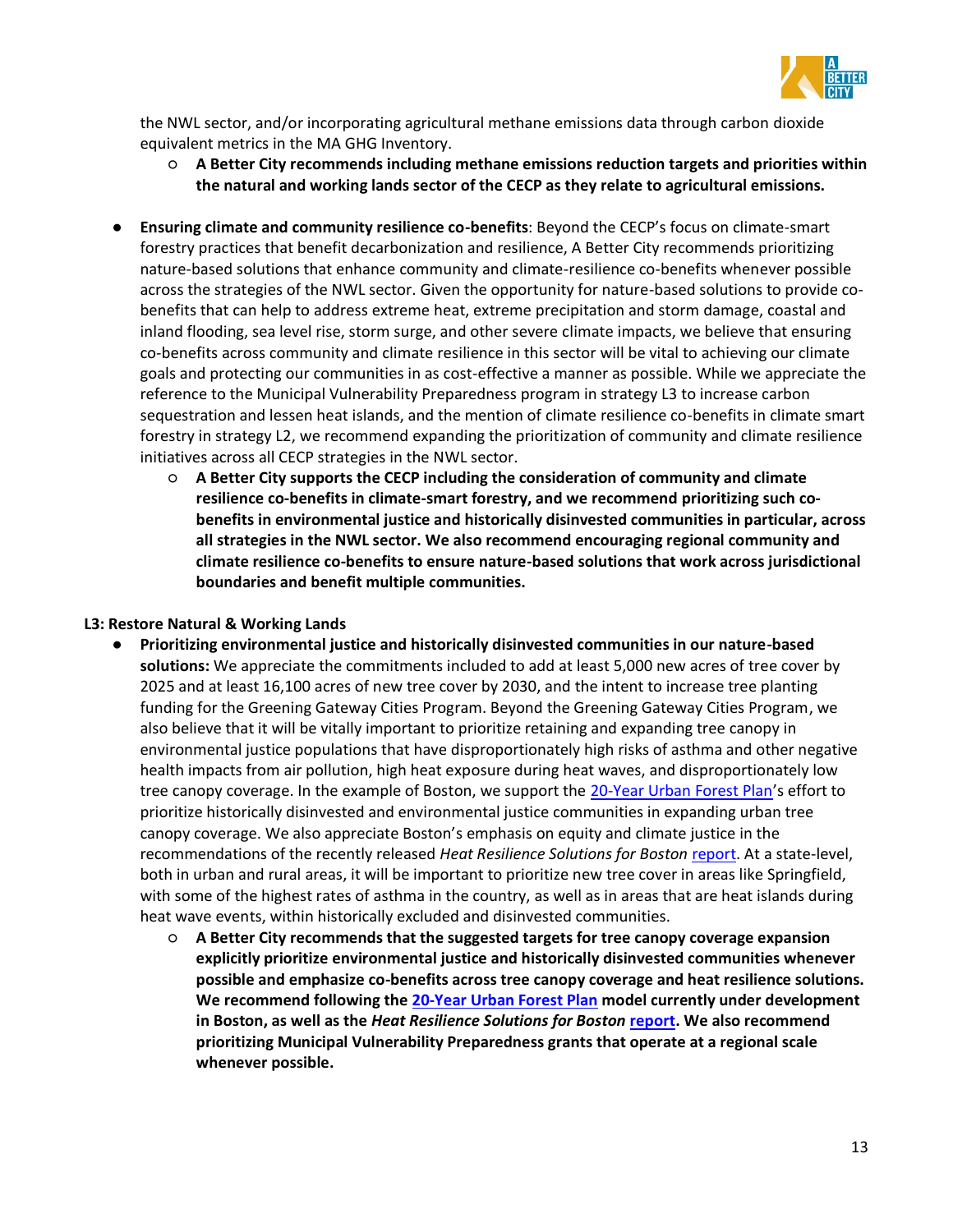

### **L4: Incentivize Durable Wood Products**

- **Scaling up suppliers and distributors of durable wood in the construction and building industry:** In order to effectively scale up the use of durable wood products that store carbon in our new construction and major renovations across the Commonwealth, it will be important to incorporate the perspective of construction companies, engineering firms, and developers in the design and implementation of durable wood product incentive programs and the expansion of MA Timber usage.
	- o **A Better City recommends including the expertise of construction companies, engineering firms, and developers in the design and implementation of durable wood product incentive programs to ensure the scaling up of MA Timber in new construction and major renovations.**

**L5: Develop Accounting and Market Frameworks by 2025 for Achieving Net Zero with Sequestration Beyond our Natural & Working Lands** 

- **Clarifying and defining best practices for carbon removals and carbon sequestration accounting**: We appreciate the ongoing efforts to include carbon sequestration accounting, measurement, and market frameworks in the Commonwealth's climate solutions in the NWL sector. However, we are concerned that there are no targets or metrics for carbon sequestration included in the CECP, nor are there any recommendations for the ongoing governance and stakeholder engagement needed for effective, transparent, and equitable carbon removals in Massachusetts. As mentioned previously, as a first step, A Better City recommends including a mechanism for the accounting of carbon sequestration within the Massachusetts Greenhouse Gas Inventory to help establish an accurate baseline and track progress of carbon removals over time. Such data within the GHG Inventory will help the Commonwealth to better track net emissions reductions in real time, and to also provide the evidence for why carbon storage in existing natural and working lands must be prioritized over land conversion when possible. Additionally, A Better City suggests including the suggested targets and metrics for carbon sequestration from the 2050 Decarbonization Roadmap Study within the CECP itself, as well as the establishment of a Carbon Sequestration Task Force to leverage carbon sequestration and carbon removal expertise. Finally, A Better City recommends referring to our June 2021 report *[Establishing a Regional Offsetting Program](https://www.abettercity.org/assets/images/Offsets%20Report%20Final%202021.pdf)  [for Emissions Reduction Compliance in Massachusetts: Challenges and Opportunities](https://www.abettercity.org/assets/images/Offsets%20Report%20Final%202021.pdf)* and its associated recommendations for effective, transparent, and equitable carbon removal best practices in the Commonwealth. A Better City members like Novartis, Boston Properties, Mass General Brigham, and Boston University all have [substantial expertise](https://www.abettercity.org/news-and-events/blog/event-recap-member-perspectives-on-carbon-offsets#:~:text=Event%20Summary%3A%20Member%20Perspectives%20on%20Carbon%20Offsets%20On,panel%20conversation%20exploring%20member%20perspectives%20on%20carbon%20offsetting.) in the purchase, verification, and selling of verified carbon credits and their associated carbon removals. We suggest inclusion of A Better City member experts on carbon removals in the recommended Carbon Sequestration Task Force.
	- o **A Better City recommends including suggested targets for carbon sequestration from the 2050 Roadmap Study into the 2030 CECP and establishing the suggested Carbon Sequestration Task Force to help with carbon sequestration implementation, governance, and monitoring over time. We strongly recommend clarifying best practices for effective, transparent, and equitable carbon removals in Massachusetts as detailed in A Better City's [June 2021 carbon](https://www.abettercity.org/assets/images/Offsets%20Report%20Final%202021.pdf)  [offsets report.](https://www.abettercity.org/assets/images/Offsets%20Report%20Final%202021.pdf)**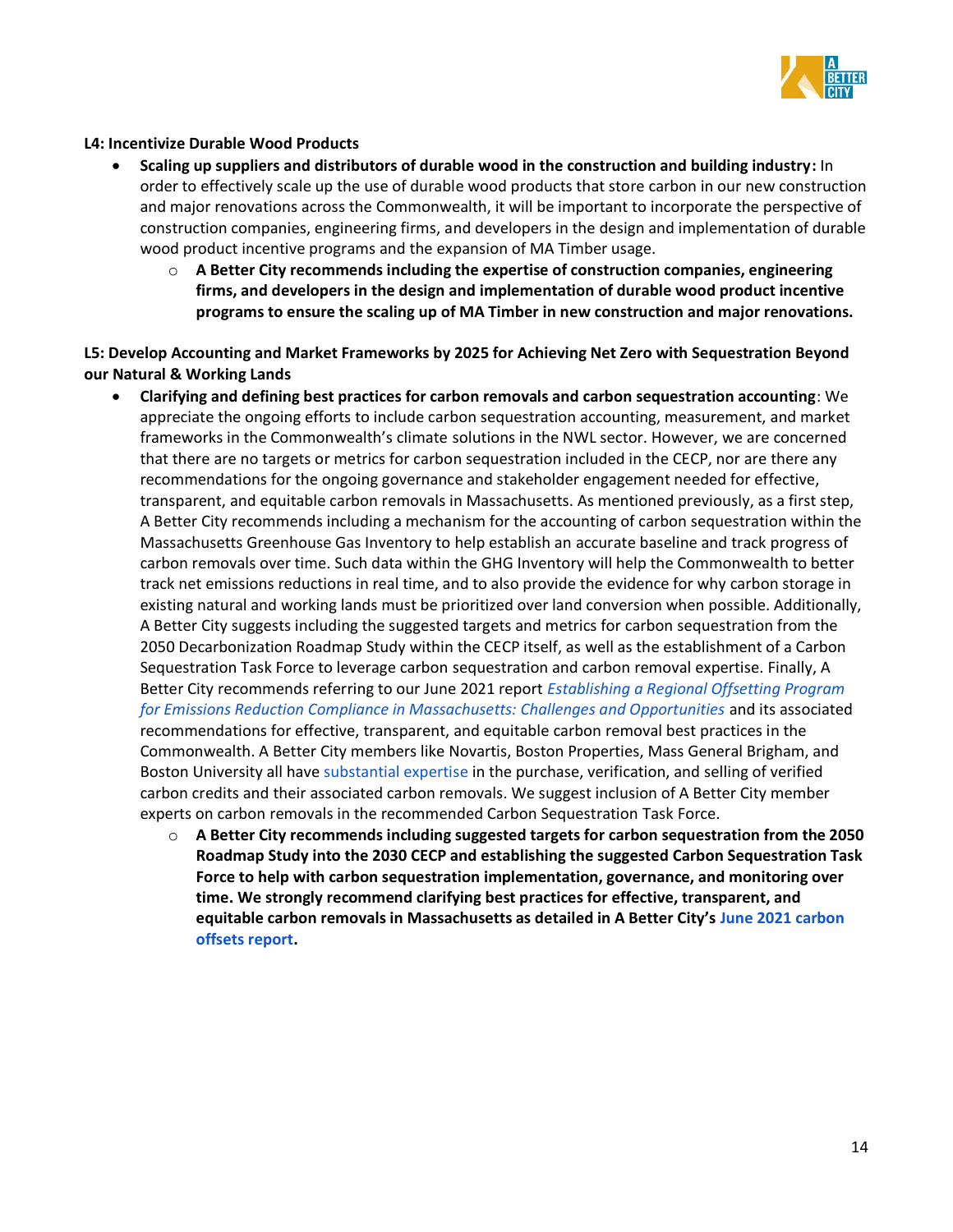

# **ATTACHMENT D: COMMENTS ON PROPOSED ELECTRICITY SECTOR POLICIES**

A Better City offers general comments and recommendations for the 2025-2030 electricity sector's policies, sublimits, and key targets and metrics, with a focus on grid cleaning, capacity and reliability, resiliency, and affordability to ensure a just and equitable transition to a decarbonized economy.

- **Greening the grid:** The interim CECP for 2030 listed key metrics and targets as 7GW of new capacity (solar, hydro, and offshore wind), and a project pipeline of 8GW of additional clean energy projects for 2030 in planning. Combined, this totals 15GW of new clean energy capacity. However, the new CECP key metrics and targets listed for 2030 are 2.8GW of offshore wind operational by 2030. We understand that the status of the Hydro-Quebec project has had a major impact on the state's ability to expand reliable clean energy capacity as quickly as anticipated, but we are concerned that this significant decrease in clean energy electric capacity will impede decarbonization actions within the building and transportation sectors. For example, if the electricity grid's cleanliness isn't keeping pace with the Commonwealth's statutory climate commitments, then building policies like the emissions reduction standards for existing buildings in Boston and Cambridge (BERDO 2.0 and BEUDO, respectively) will result in building owners being penalized for non-compliance.
	- **A Better City recommends including a planning process for the cleaning and greening of the ISO-NE grid and existing district-based operators in the 2030 CECP, detailing a recommended timeline and strategy for new clean energy procurement, to ensure that existing and developing building and transportation policies can realistically meet required emission reduction goals.**
- **Ensuring grid capacity and reliability:** The Energy Pathways to Deep Decarbonization [report](https://www.mass.gov/doc/energy-pathways-for-deep-decarbonization-report/download) states that electricity demand will double by 2050 because of the electrification of our economy. A [WBUR interview](https://www.wbur.org/radioboston/2022/04/20/green-renewable-energy-electrical-grid-carbon-neutral) last week with ISO-NE CEO and President, Gordon van Welie, also said the ISO-NE electricity demand will double in the next 25 years or so, and winter peak loads will triple in the same period. Increases in electricity demand will increase the need for transmission infrastructure, site-specific capacity upgrades within buildings and transportation hubs, and interconnection capacity (a long-standing barrier to clean energy deployment). All these factors will also impact grid reliability. Particularly with the failure of the Quebec-Hydro project moving ahead to provide reliable, clean energy to Massachusetts, there is a substantial gap in ensuring a reliable and safe transition to renewable energy economy.
	- o **A Better City recommends a planning process, including a timeline, be undertaken to increase grid, transmission, and interconnection capacity. Such a process would ensure that buildings, transportation, and other sectors of the economy can reliably transition to electricity for all their energy needs, and upgrade site infrastructure to carry increased electrical loads in a timely manner. We understand this may be a step-by-step process and recommend as a first step – as referenced above within buildings – a planning process similar to** *[Grid Ready,](https://www.urbangreencouncil.org/content/projects/grid-ready)  [Powering NYC's All](https://www.urbangreencouncil.org/content/projects/grid-ready)-Electric Buildings* **that includes [a](https://maps.urbangreencouncil.org/?_ga=2.122686731.1860846231.1650646291-1765595152.1649097492)** *[mapping tool](https://maps.urbangreencouncil.org/?_ga=2.122686731.1860846231.1650646291-1765595152.1649097492)***. This step would allow us to understand the current grid, transmission, and interconnection capacity within each load zone, and the anticipated demand within each load zone, including anticipated changes from a summer to winter peak in demand, and therefore, how long each load zone can meet increased electricity demand before capacity is reached. Such strategic planning is essential to understanding which zones can handle increased electrical loads now, and which will need additional infrastructure to meet the increased demand.**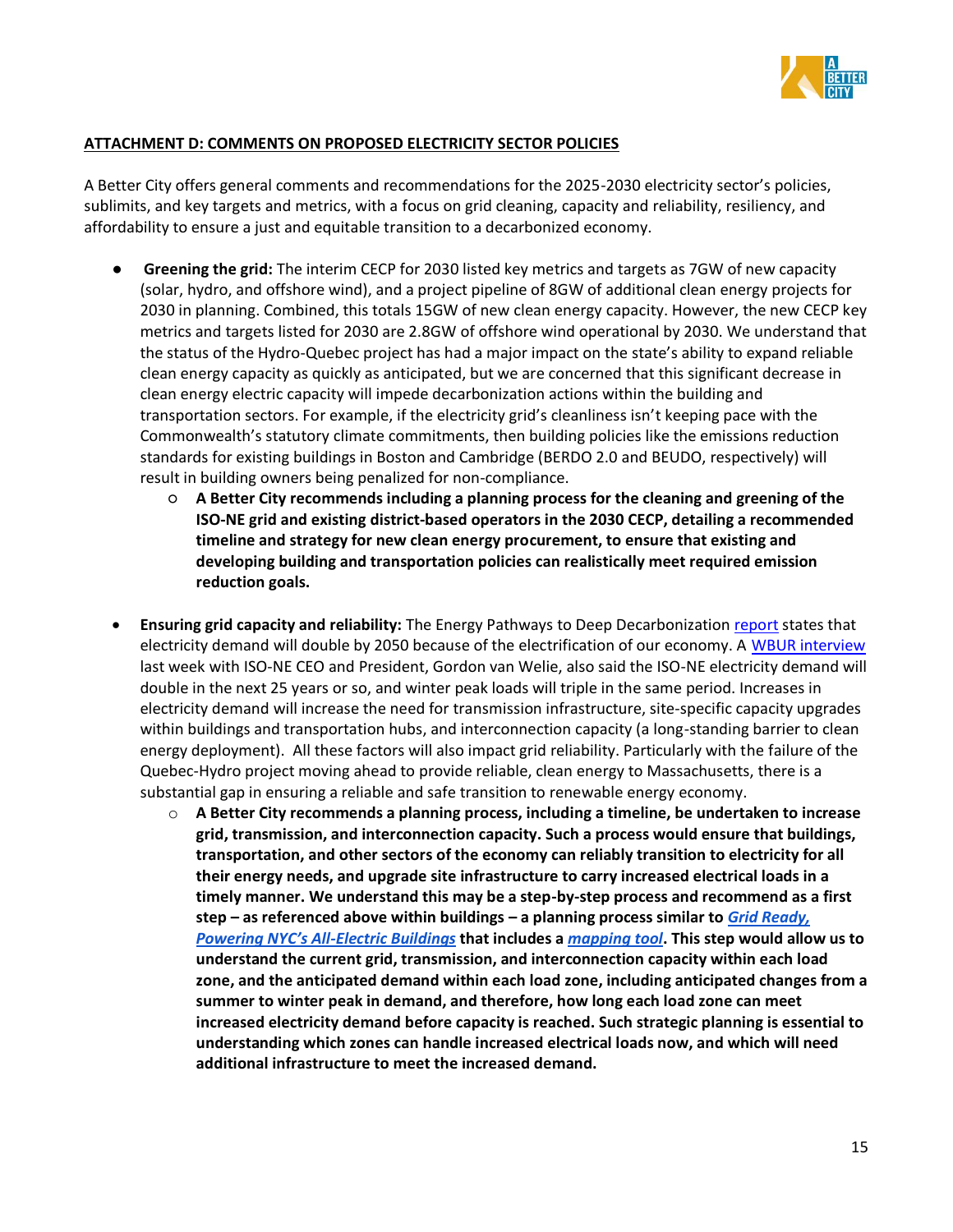

- **Improving grid resiliency:** With the anticipated increase in electricity demand, the resilience of our electricity supply is also essential for a safe transition to a decarbonized economy. We are concerned that the current plan does not directly address grid resiliency alongside decarbonization. Some key elements we would like to see supported and incentivized include district-based microgrids, expanded energy storage, and peak demand management to ensure the grid's peak demands are reduced as much as possible. In addition, it will be important for critical grid infrastructure to be resilient to the impacts of climate change, like extreme heat, extreme precipitation and storm damage, sea level rise, storm surge, and both coastal and inland flooding.
	- **A Better City recommends the Plan include strategies and incentives for programs like microgrids, storage, and peak demand management to ensure grid resiliency. We also recommend ensuring that the 2030 CECP encourage critical electric grid infrastructure upgrades to be resilient to the impacts of climate change, including extreme heat.**
- **Ensuring grid affordability:** As electricity demand is expected to double in the next 25 years, costs associated with this increase in capacity like upgrading the distribution and transmissions systems and renewable energy and storage infrastructure, will be borne by ratepayers. In addition, upgrades will need to be made onsite, e.g., within a building, to handle the increase in electricity load. For large commercial buildings, these upgrades will come at a significant cost, especially when these will be added to the costs of new distribution systems. In addition, we are concerned that as wealthier, more resourced communities are likely to move towards electrification more quickly than others, that lower income rate payers and environmental justice communities will be left behind with higher energy burdens and fossil fuel infrastructure costs as stranded rate payers. Currently, there is nothing in the Plan to subsidize and finance the transition to a decarbonized economy, especially for lower income and environmental justice communities.
	- **A Better City recommends the Plan include financial subsidies to transition to a decarbonized future with a carve out for lower income and environmental justice communities. This could potentially be done through the establishment of a Massachusetts Climate Bank, as mentioned in several recommendations throughout this document.**